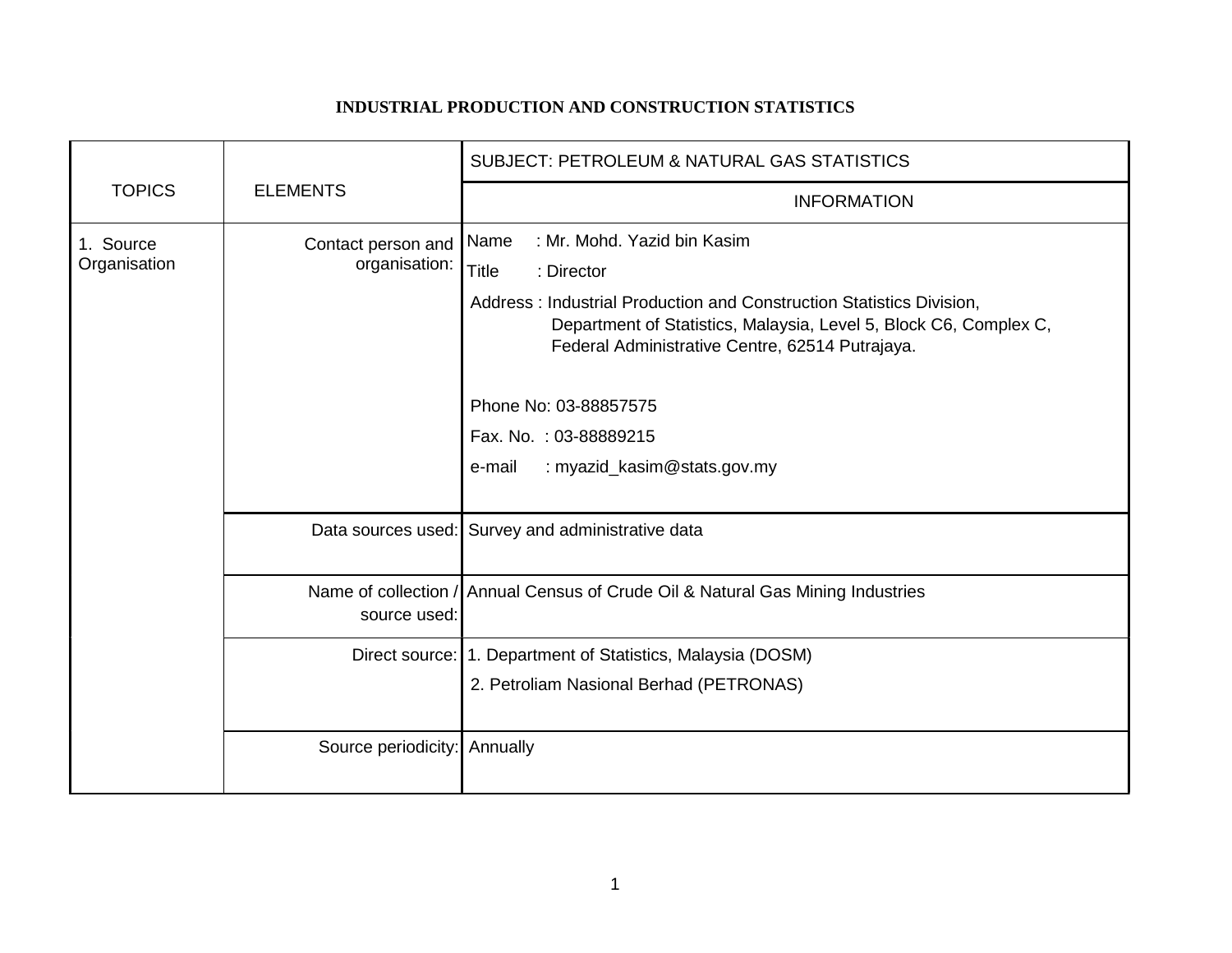|                                                          |                                                 | Source metadata: Under development                                                           |
|----------------------------------------------------------|-------------------------------------------------|----------------------------------------------------------------------------------------------|
|                                                          | Date last input received   2015<br>from source: |                                                                                              |
| 2. Data<br>Characteristic<br>and<br>Collection           | Variables collected:                            | Output, input, value added, employment, salaries & wages and value of assets                 |
|                                                          | Sampling:                                       | n.a                                                                                          |
|                                                          | Periodicity:                                    | Annually                                                                                     |
|                                                          | Reference period:                               | Calendar year                                                                                |
|                                                          | Base period:                                    | n.a                                                                                          |
|                                                          | Date last updated: 2016                         |                                                                                              |
|                                                          | Link to release calendar:                       | n.a                                                                                          |
|                                                          | Other data characteristics<br>and collection:   | n.a                                                                                          |
| 3. Statistical<br>Population and<br>Scope of the<br>Data | Statistical population:                         | Establishments                                                                               |
|                                                          | Geographical coverage:                          | Malaysia                                                                                     |
|                                                          | Sector coverage:                                | Mining                                                                                       |
|                                                          |                                                 | Institutional coverage: Registered establishments involved in petroleum & natural gas mining |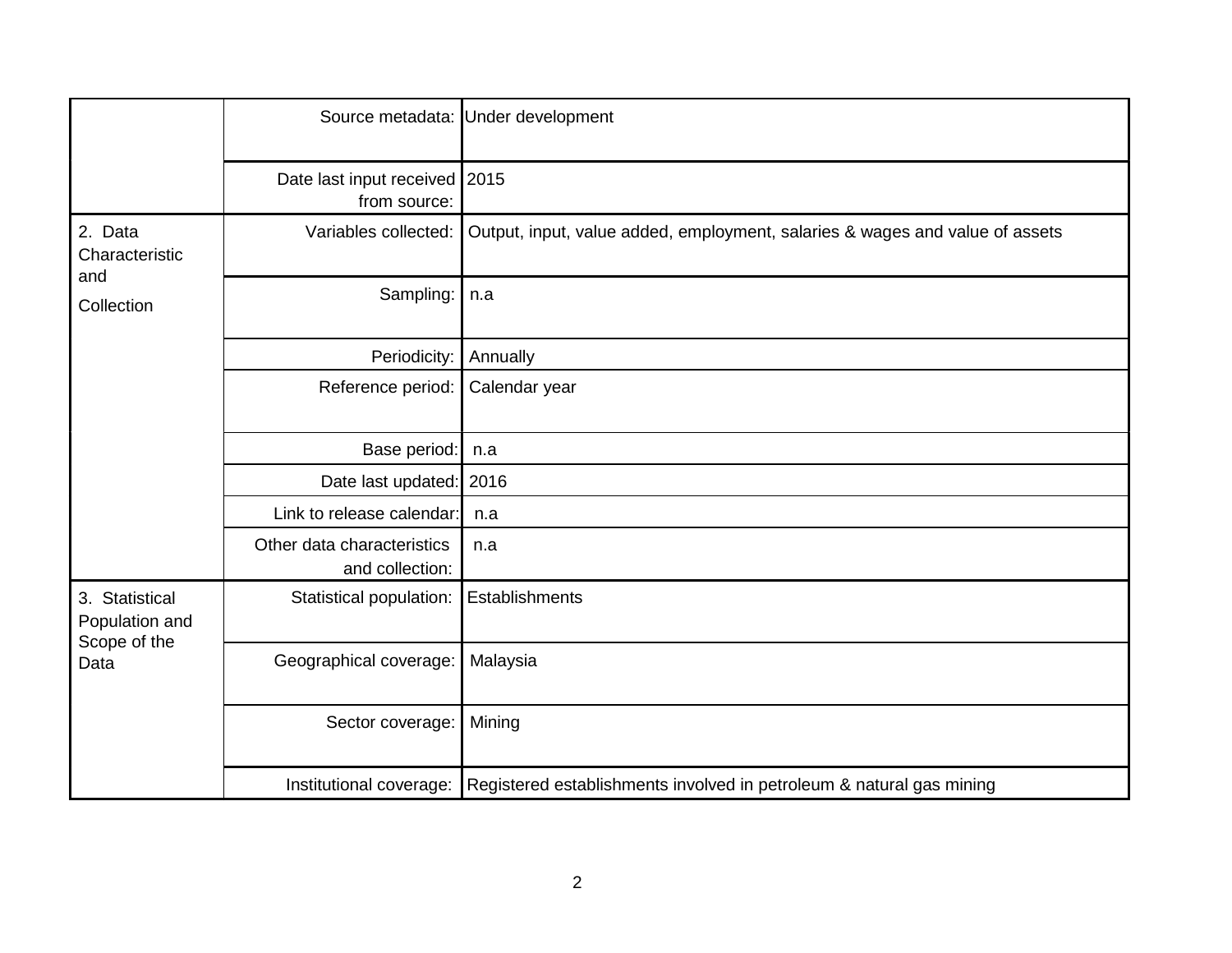|                                                                  |                                        | activities                                                    |
|------------------------------------------------------------------|----------------------------------------|---------------------------------------------------------------|
|                                                                  | Item coverage: 1 industry              |                                                               |
|                                                                  | Population coverage: 19 establishments |                                                               |
|                                                                  | Product coverage:   n.a                |                                                               |
|                                                                  | Other coverage:                        | n.a                                                           |
| 4. Statistical<br>Concepts and<br><b>Classifications</b><br>Used | Key statistical concepts<br>used:      | International Recommendations of Industrial Statistics (IRIS) |
|                                                                  | <b>Classifications used:</b>           | Malaysia Standard Industrial Classification (MSIC), 2008      |
| 5. Statistical<br>Computation                                    | Aggregation and<br>consolidation:      | Industry and national level                                   |
| and<br><b>Dissemination</b>                                      | Estimation:                            | Data from the latest years available                          |
|                                                                  | Imputation:                            | n.a                                                           |
|                                                                  | Transformations:                       | n.a                                                           |
|                                                                  | Validation:                            | Structure, consistency, range and logical checks              |
|                                                                  | Index type:                            | n.a                                                           |
|                                                                  | Weights:                               | n.a                                                           |
|                                                                  | Seasonal adjustment:                   | n.a                                                           |
|                                                                  | Other computation and<br>adjustments:  | n.a                                                           |